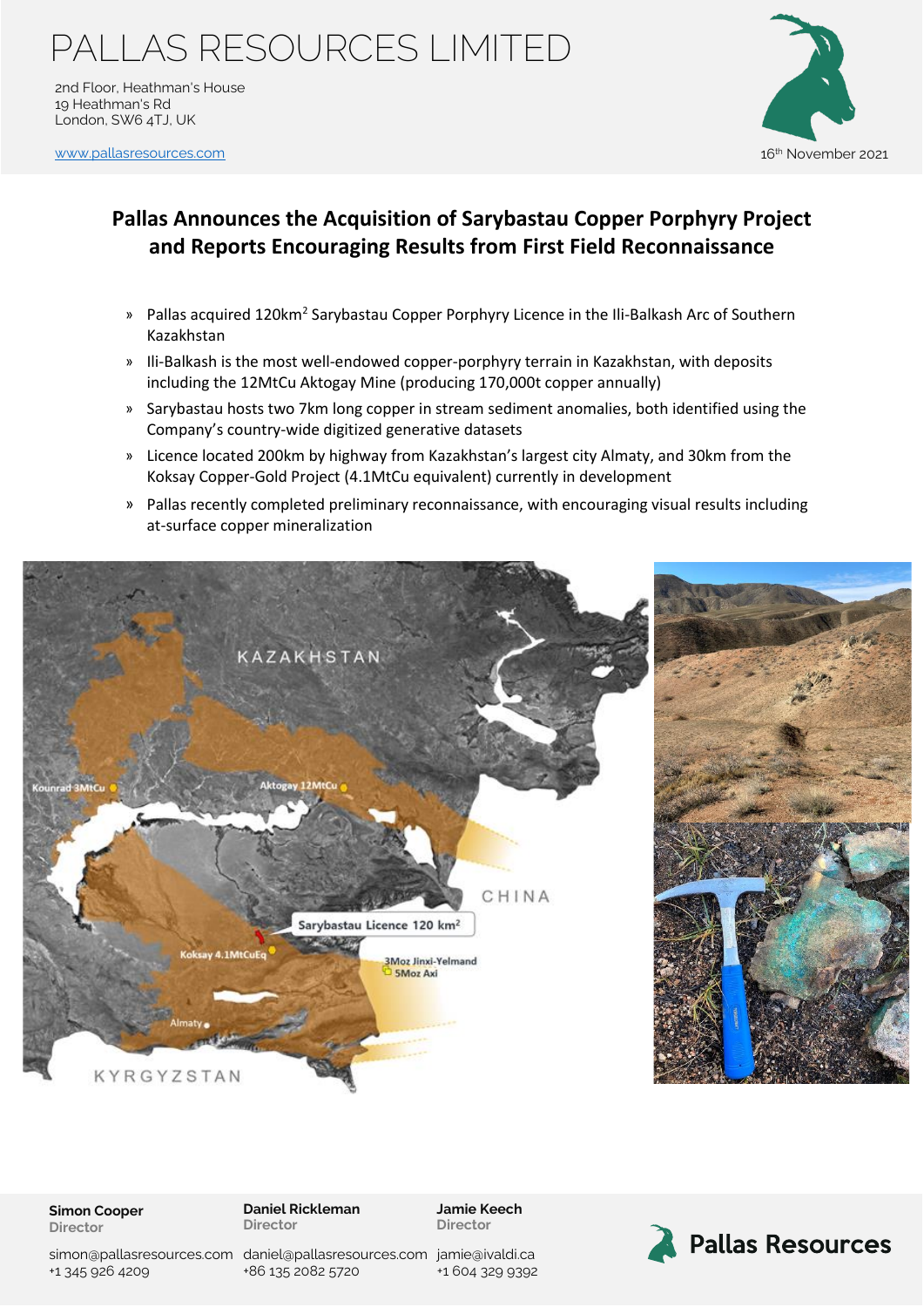# PALLAS RESOURCES LIMITED

2nd Floor, Heathman's House 19 Heathman's Rd London, SW6 4TJ, UK



www.pallasreso<u>urces.com</u> 16th November 2021

#### **Ground Selection and Prospectivity of Sarybastau Copper Project**

Sarybastau includes two 7km by 3km long copper anomalies defined by Soviet-era stream sediment sampling, with in-situ copper mapped between them. The source of both anomalies is believed to be contained within the Licence, either because the catchment boundary is within the licence, or null stream sediment samples are located above the anomaly within the Licence. Historic trenches and drilling (see below) sit between these two stream anomalies. In-situ gold samples are also located several kilometres from the copper.

The geology of Sarybastau is comparable to that of the Koksay Copper-Gold Porphyry deposit (4.1MtCu equivalent) which is 30km to the Southeast, including similar aged intermediate volcanics, porphyries and granites.



**Simon Cooper Director**

**Daniel Rickleman Director**

**Jamie Keech Director**

simon@pallasresources.com [daniel@pallasresources.com](mailto:daniel@pallasresources.com) [jamie@iv](mailto:jamie@pallasresources.com)aldi.ca +1 345 926 4209

+86 135 2082 5720

+1 604 329 9392